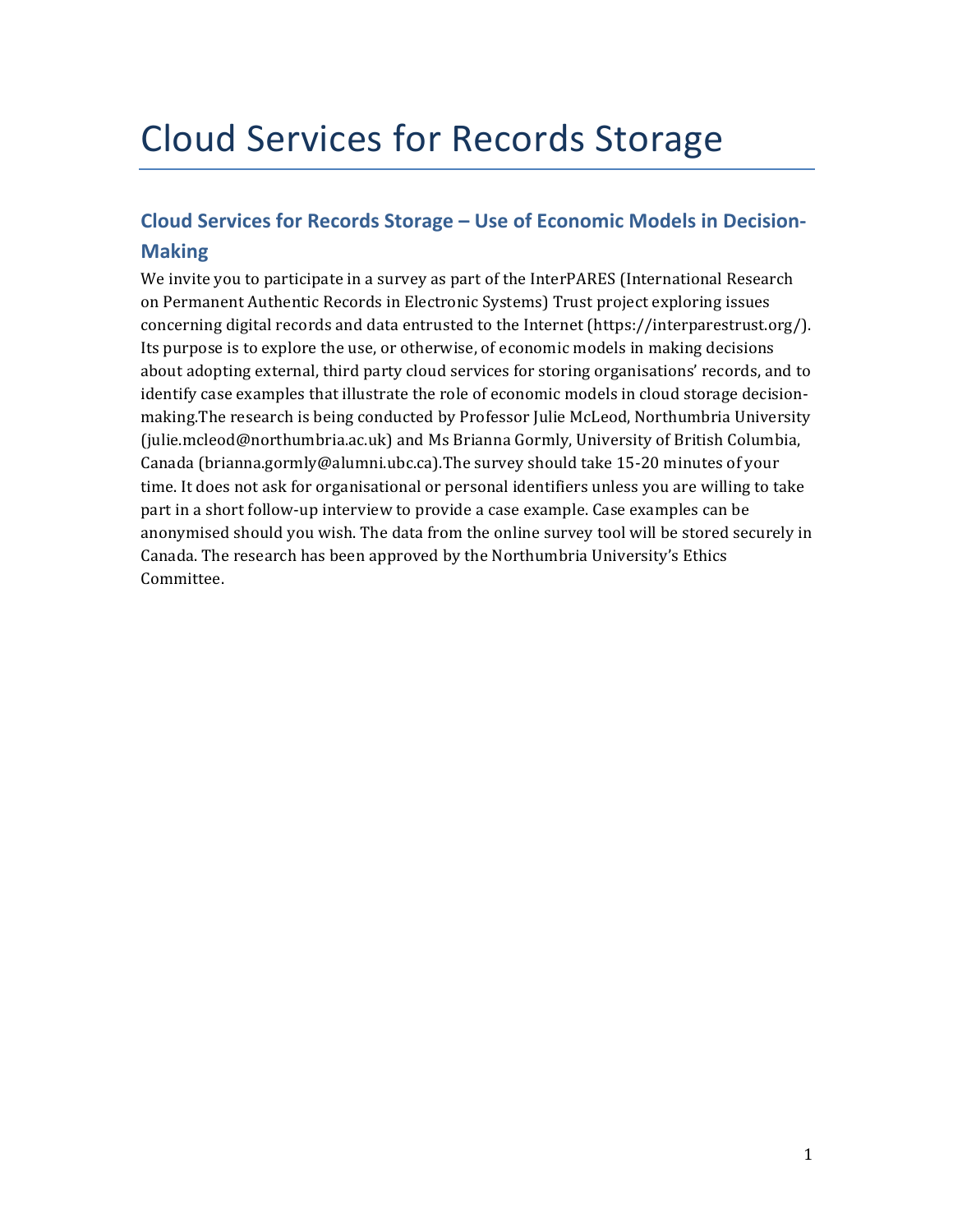### **Part 1: About Your Organisation**

**Which of the following categories best describes your organisation?** 

- Governmental
- O Intergovernmental
- $O$  Private
- Non-Profit
- $O$  Public
- $O$  Education
- $\bigcirc$  Other, please specify...  $\begin{array}{|c|c|} \hline \end{array}$

### What is the approximate number of persons employed by your organisation? **(Please choose only one of the following)**

- $\cap$  Less than 100
- 100-299
- $O$  300-499
- $O$  500-999
- $O$  1,000-4,999
- $\bigcirc$  5,000-10,000
- $\circ$  More than 10,000

### Please state the country where you work. If you work in multiple countries please state the country where you are based.

- Afghanistan
- Albania
- Algeria
- Andorra
- $O$  Angola
- $\cap$  Antarctica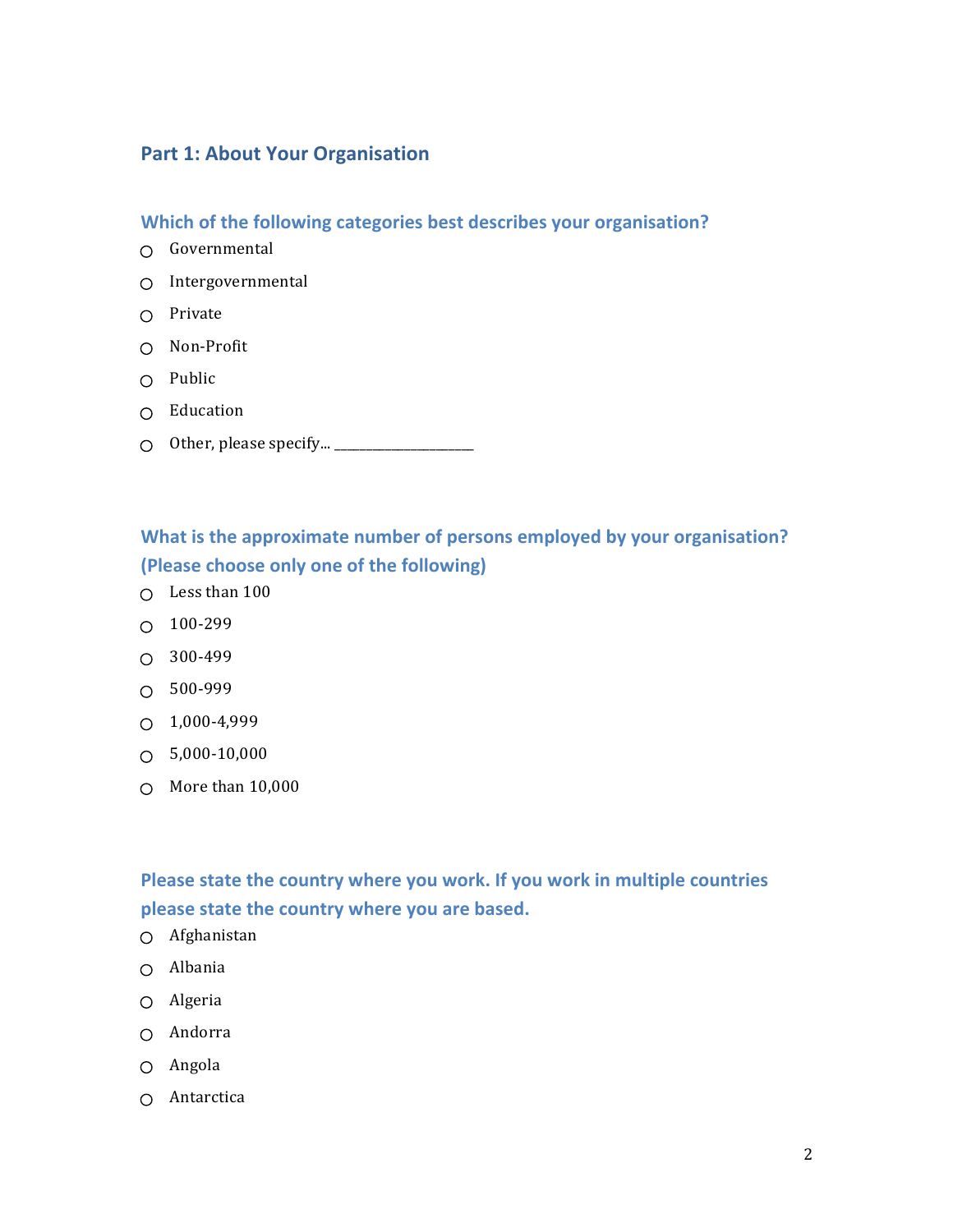- O Antigua and Barbuda
- Argentina
- Armenia
- Australia
	- ... 171 additional choices hidden ...
- United Kingdom
- O United States
- O Uruguay
- Uzbekistan
- Vanuatu
- Venezuela
- Vietnam
- Yemen
- Zambia
- Zimbabwe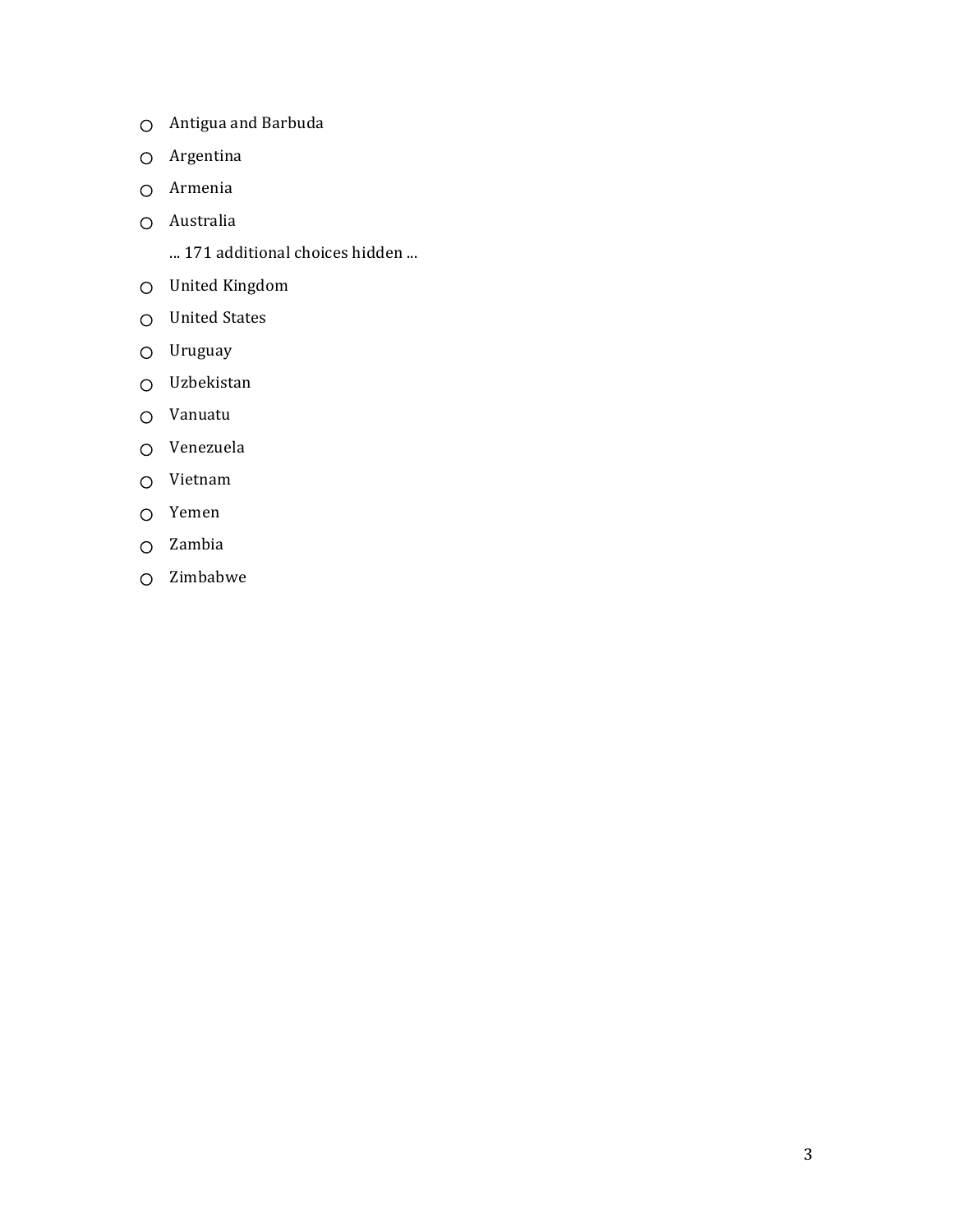# **Use of Third Party Cloud Service Providers for Records Storage in Your Organisation**

Does your organisation use an external third party cloud service provider for storing any of its records? (Third party cloud services include public cloud, community cloud, or hybrid cloud as well as private clouds managed by a third **party.)**

- Yes
- $\cap$  No
- $\bigcirc$  In the past but not now
- $\bigcirc$  Don't know

#### **Why?** (Choose all that apply)

- $\Box$  Cost savings in hardware & software
- $\Box$  Cost savings in human resources
- $\Box$  Trust in cloud computing deployment models
- $\Box$  Trust in cloud service providers
- $\Box$  Increased flexibility; energy savings
- $\Box$  Sustainability; access to specialised services
- $\Box$  Access to specialist skills
- $\Box$  Improved reliability of service; backup
- $\Box$  Disaster recovery/business continuity
- $\Box$  Improved scalability of IT infrastructure
- $\Box$  Enhanced availability
- $\Box$  Other, please specify...  $\Box$

### **Why not? (Choose all that apply)**

- $\Box$  Negligible or insufficient financial savings
- $\Box$  Negligible or insufficient savings in human resources and time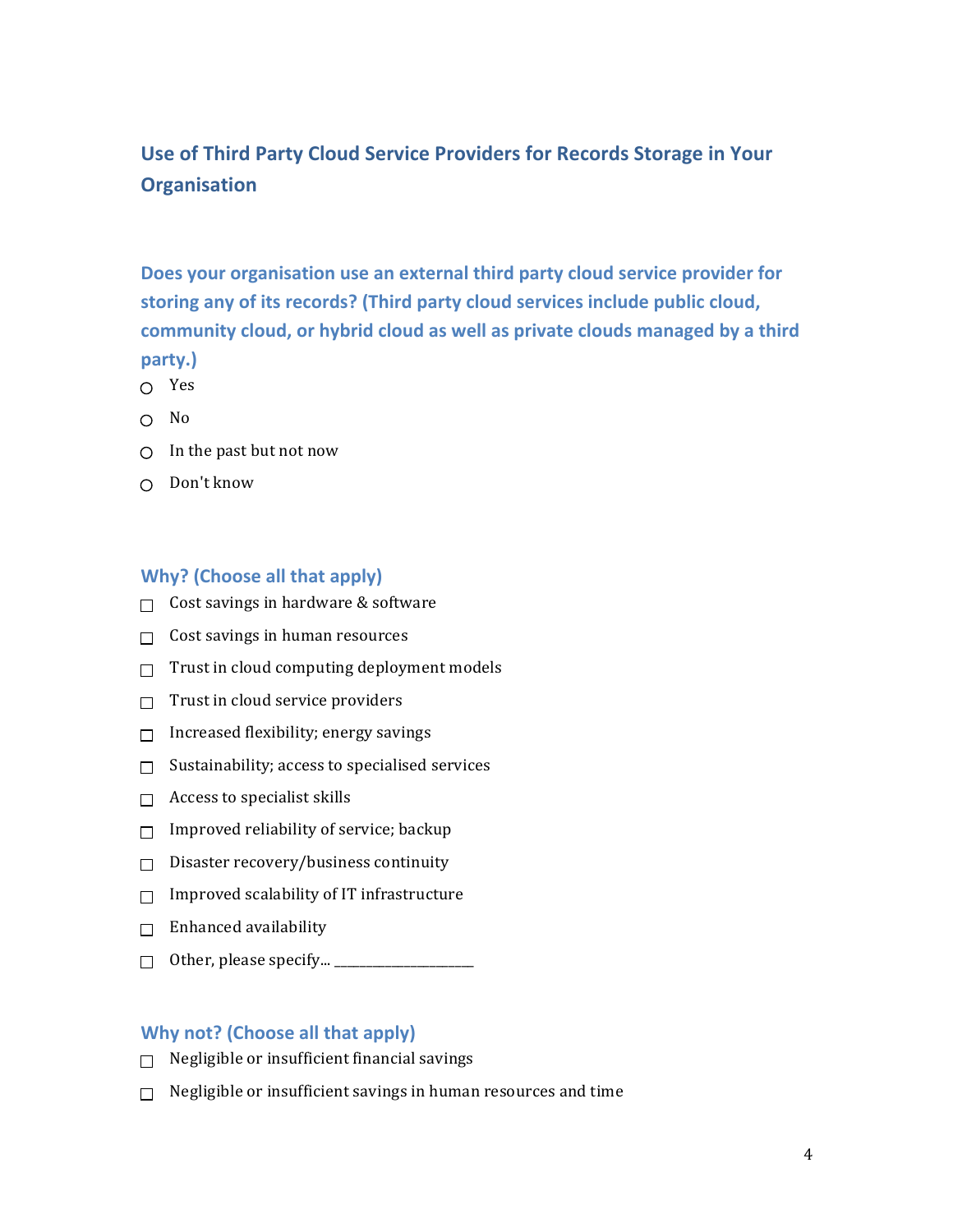- $\Box$  Legal/regulatory requirements
- $\Box$  Lack of trust in cloud service providers
- $\Box$  Loss of specialist IT skills
- $\Box$  Transfer of costs from capital to operating budget
- $\Box$  Other, please specify...  $\_\_$

#### **Why did you stop?**

#### **Which cloud service model does/did your organisation use?**

- $O$  Public
- $\bigcap$  Private
- $O$  Community
- $\bigcirc$  Hybrid (i.e. a combination of more than one of the above)

# **What factors did your organisation consider in deciding whether or not to use** an external third party cloud service(s) for storing some/all of its records? **(Choose all that apply)**

- $\Box$  Capital cost (i.e. fixed, one-time investment)
- $\Box$  Operating costs (i.e. ongoing expenditure)
- $\Box$  Technology suitability
- $\Box$  Stakeholder impact
- $\Box$  Socio-political benefits
- $\Box$  Risks
- $\Box$  Responsibilities
- $\Box$  Other, please specify...  $\Box$
- $\Box$  Don't know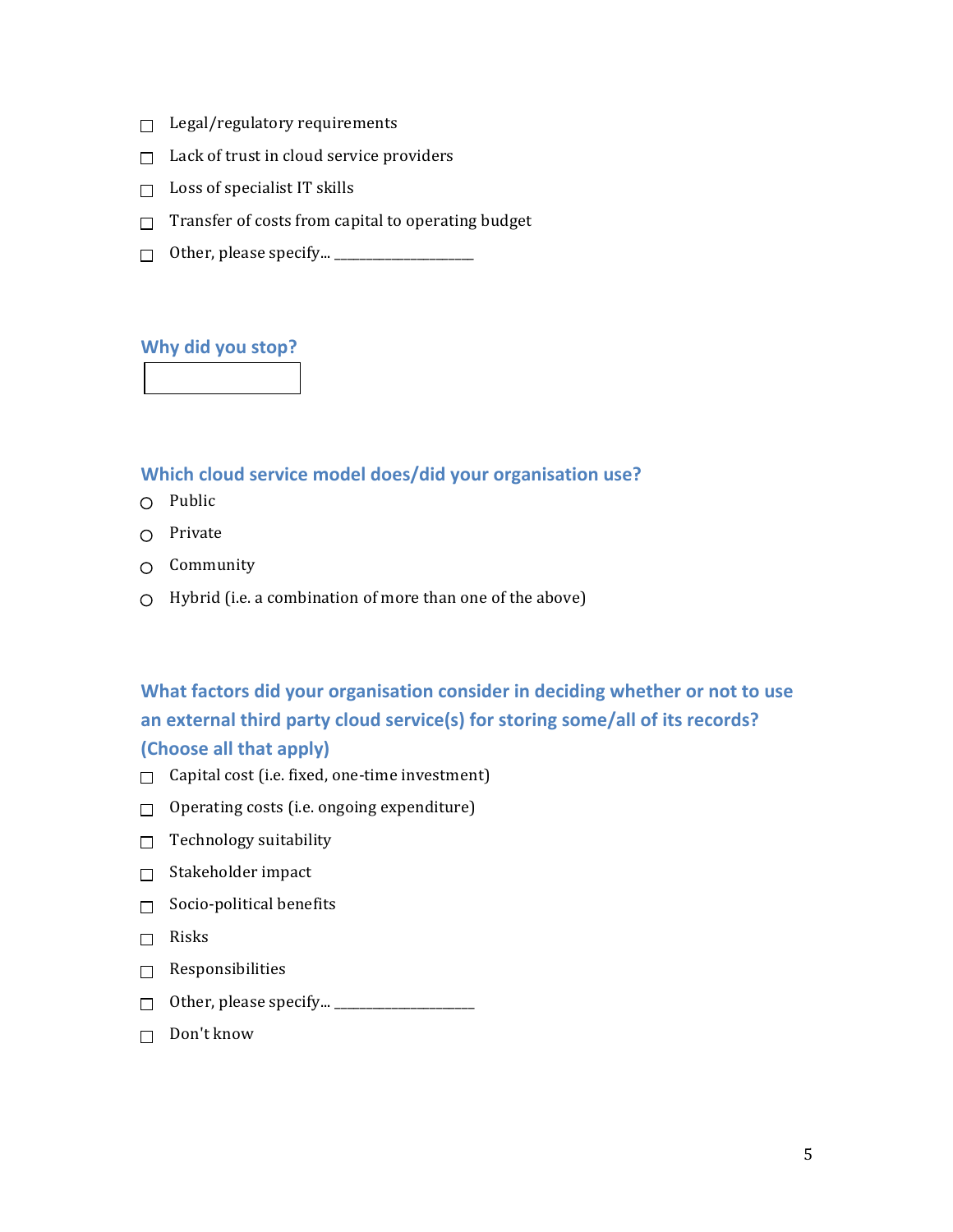Which departments in your organisation are involved in decision-making about the adoption (or not) of third party external cloud services for storing some/all of its records? (Choose all that apply)

- $\Box$  Administration
- $\Box$  Archives/Records Management
- $\Box$  Audit
- $\Box$  Finance
- $\Box$  IT
- $\Box$  Legal
- $\Box$  Information governance and/or security
- $\Box$  Risk management
- $\Box$  Senior management
- Other, please specify... \_\_\_\_\_\_\_\_\_\_\_\_\_\_\_\_\_\_\_\_\_\_
- $\Box$  Don't know

**Which department in your organisation plays the lead role in adopting (or** choosing not to adopt) third party external cloud services for storing some/all **of its records? (Choose only one)** 

- Admin
- $\bigcirc$  Archives/Records Management
- Audit
- $\bigcirc$  Business users
- $\cap$  Finance
- $\overline{C}$  IT
- $O$  Legal
- $\bigcirc$  Information governance and/or security
- $\bigcirc$  Risk management
- $\bigcirc$  Senior management
- $\bigcirc$  A combination of more than one, please specify...  $\qquad \qquad \qquad$
- $\bigcirc$  Other, please specify...  $\bigcup$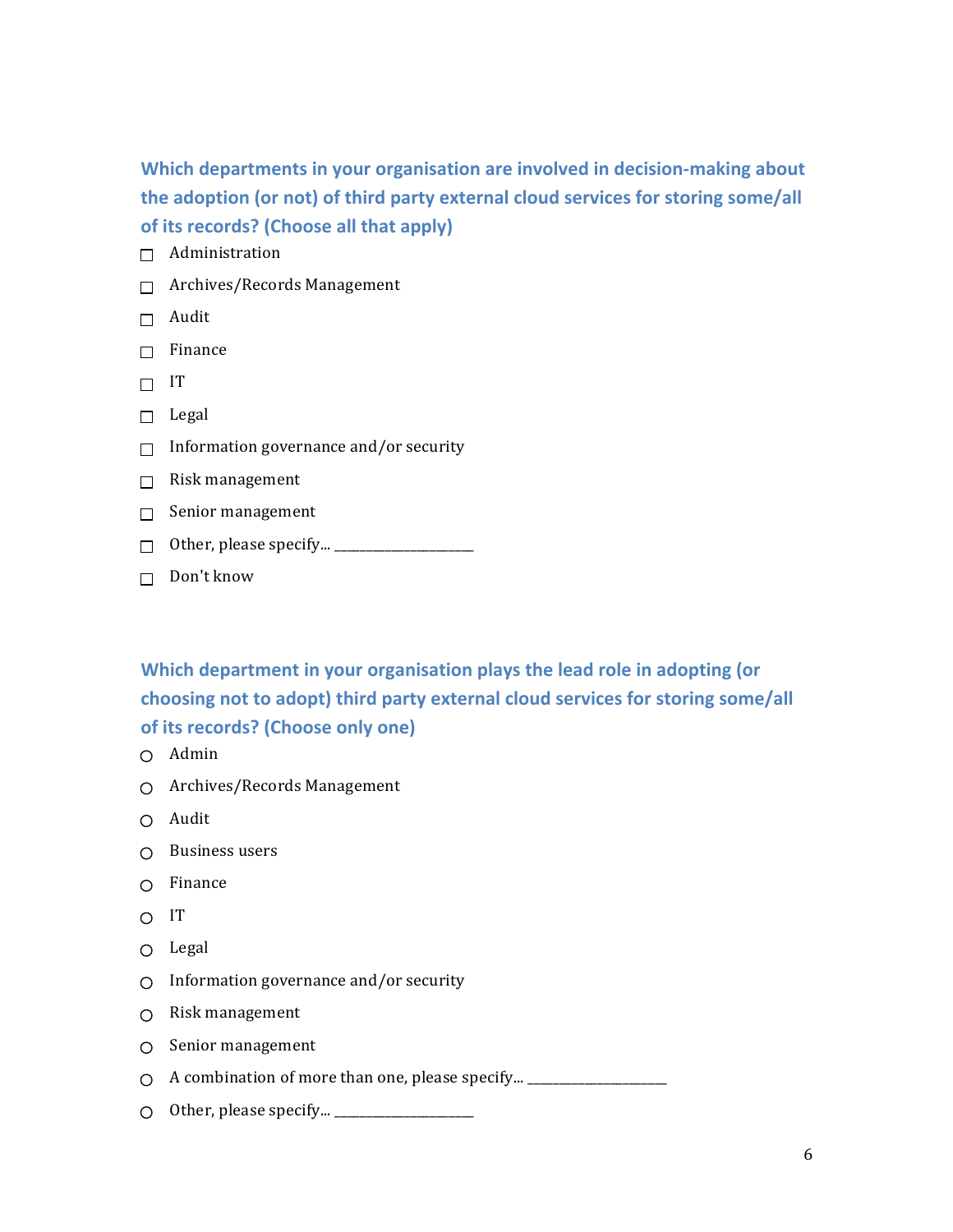#### $\cap$  Don't know

### For which of the following does/did your organisation use a third party cloud service(s)? (Choose all that apply)

- $\Box$  Short term (i.e. 1-9 years) storage of ALL of its records
- $\Box$  Short term (i.e. 1-9 years) storage of SOME of its records
- $\Box$  Longer term (i.e. 10+ years) storage of ALL of its records
- $\Box$  Longer term (i.e. 10+ years) storage of SOME of its records
- $\Box$  Other, please specify...  $\Box$
- $\Box$  Don't know

### For which of your organisation's functions are/were records stored with a third party cloud service(s)? (Choose all that apply)

- $\Box$  Administration
- $\Box$  Finance
- $\Box$  Personnel
- $\Box$  Facilities management
- $\Box$  Core business functions (e.g. manufacturing; sales; research)
- $\Box$  Other, please specify...  $\_\_\_\_\_\_\_\_\_\_\_\_\_\_\_\_\_\_\_$
- $\Box$  Don't know

#### Does your organisation apply a security classification system to its records?

- Yes
- $O$  No
- $\cap$  Don't know

### What are/were the categories of security classification assigned to records stored with third party cloud services? (Choose all that apply)

 $\Box$  Public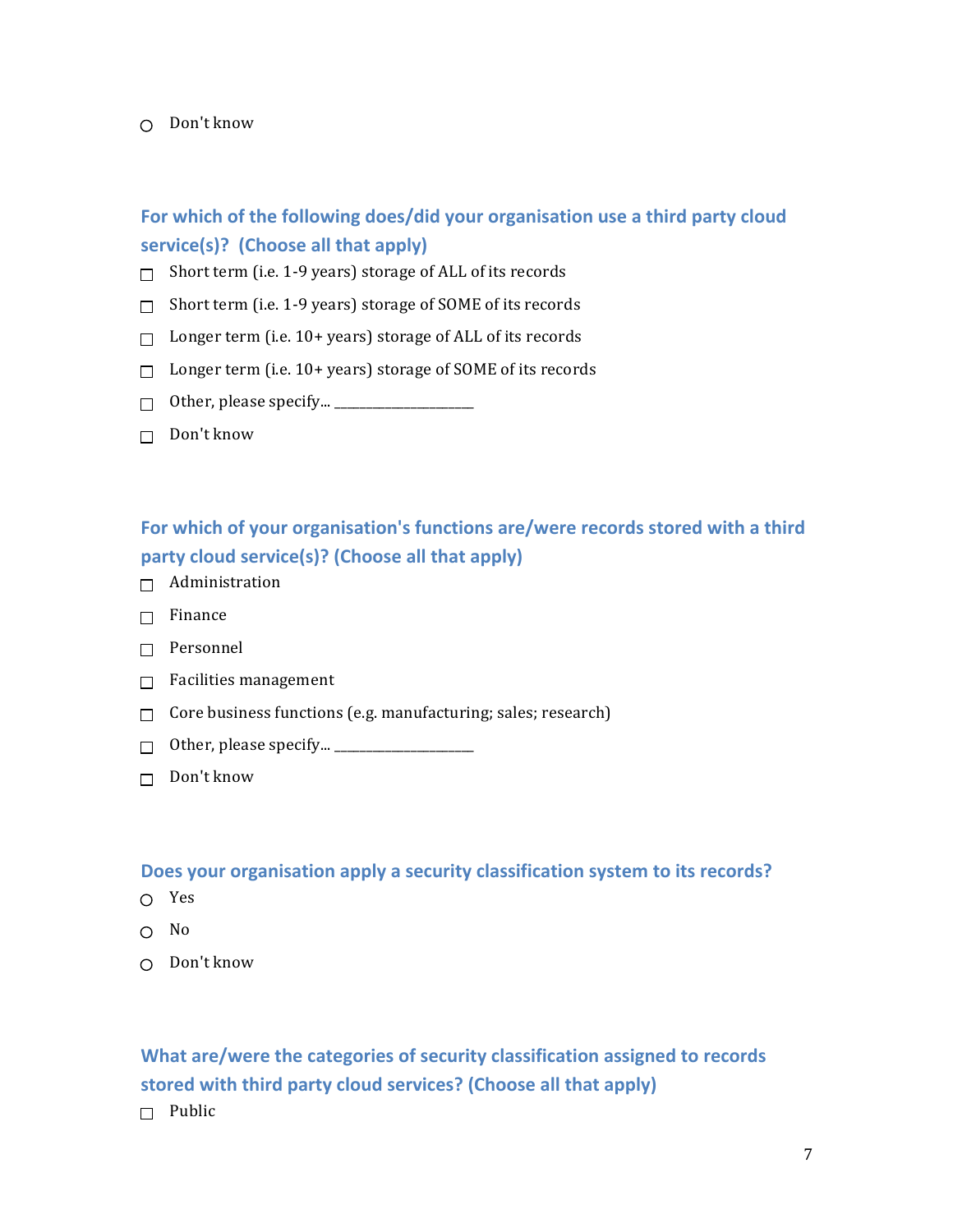- $\Box$  Internal/confidential
- Restricted/sensitive/secret
- $\Box$  Highly confidential/top secret
- $\Box$  Other, please specify...  $\_\_$
- $\Box$  Don't know

#### **Does your organisation apply records access restrictions to its personnel?**

- Yes
- $\cap$  No
- $\bigcap$  Don't know

# For your organisation, how important are the following issues of trust in adopting (or not adopting) an external third party cloud service(s) for storing some/all of your organisation's records?

Concerns about the service provider's offer of an economically viable service Concerns about the service provider continuing to deliver an economically viable service Concerns about the service provider continuing to deliver a sustainable storage service Vendor lock-in Unfavourable contractual terms offered by cloud service providers Negligible or insufficient financial savings Negligible or insufficient savings in human resources and time Lack of trust in cloud computing models (e.g. public, private, community, and hybrid models) Lack of trust in cloud service providers Concerns about the internal/organisational decision-making process

Answer choices for each of the above:

 $\bigcirc$  Not (at all) important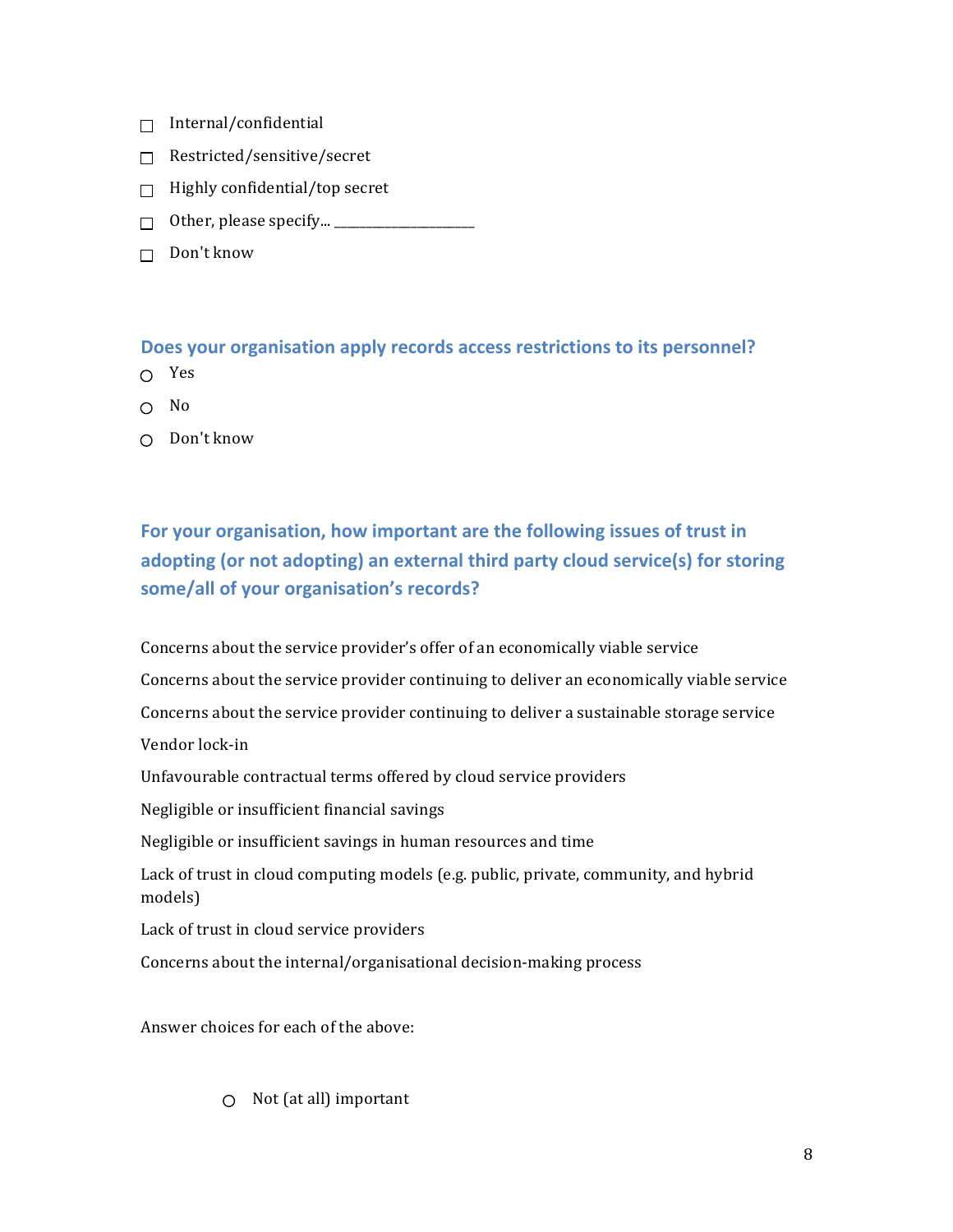- $\bigcirc$  Slightly important
- $\bigcirc$  Moderately important
- $O$  Very important
- $\bigcirc$  Extremely important
- $\cap$  Don't know

Has your organisation considered other issues of trust not included in the above **list?**



- $\Box$  Service provider/ vendor reputation
- $\Box$  Robust internal processes
- $\Box$  Clear problem definition and/or goal
- $\Box$  Involvement of relevant stakeholders
- $\Box$  Thorough investigation of situation
- $\Box$  Analysis of alternatives
- $\Box$  Taking account of regulatory/legislative requirements
- $\Box$  Risk management
- $\Box$  Other, please specify...  $\_\_\_\_\_\_\_\_\_\_\_\_\_\_\_\_\_\_$
- $\Box$  Don't know
- $\Box$  Trust in the decision-making process has not been considered

# How would you characterize the impact of moving from capital (i.e. fixed, one time) cost investment to operating cost (i.e. ongoing expenditure) in storing storing records with a cloud service provider?

- $O$  Very negative
- $O$  Somewhat negative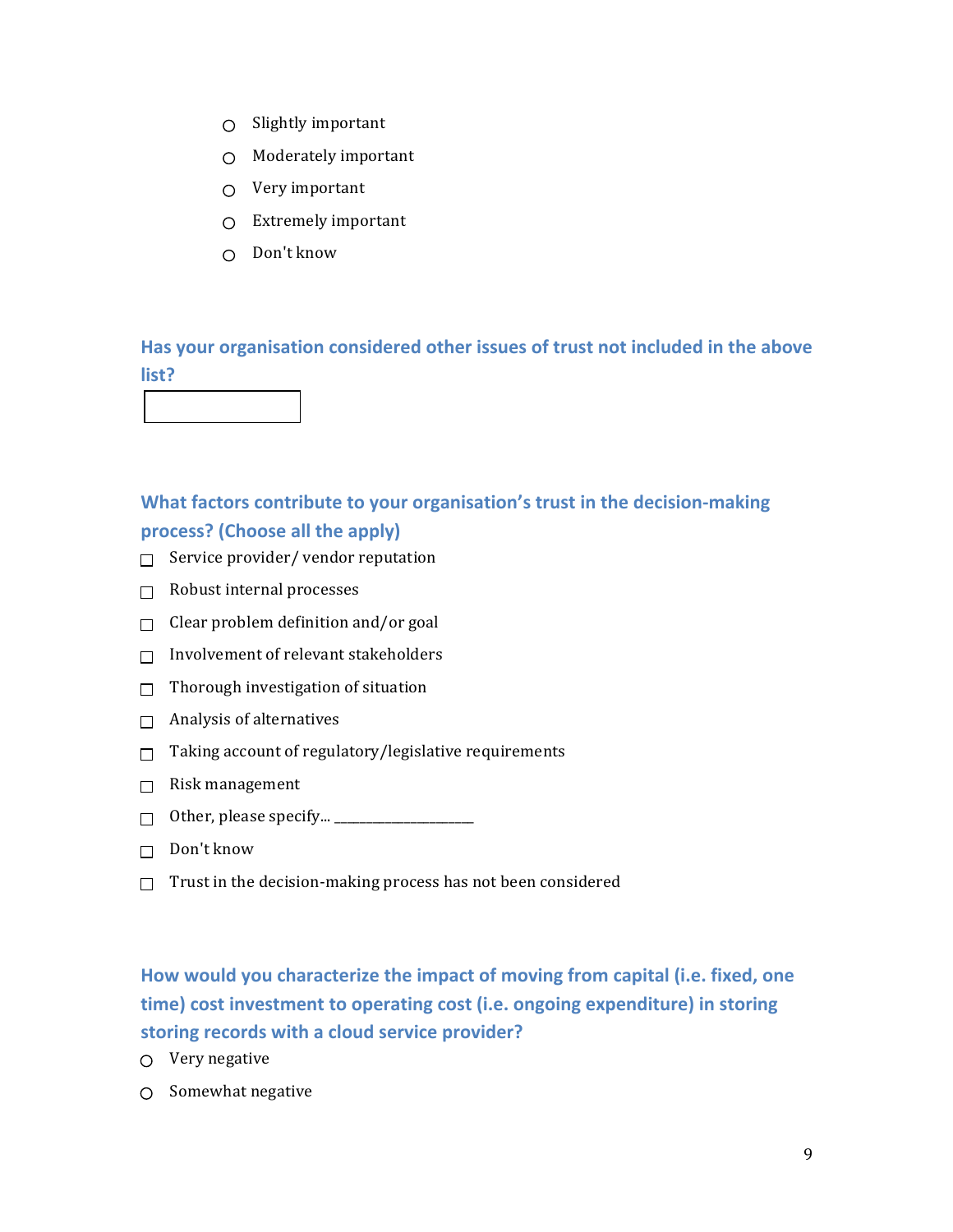- O Neutral
- $\bigcirc$  Somewhat positive
- $O$  Very positive
- O Don't know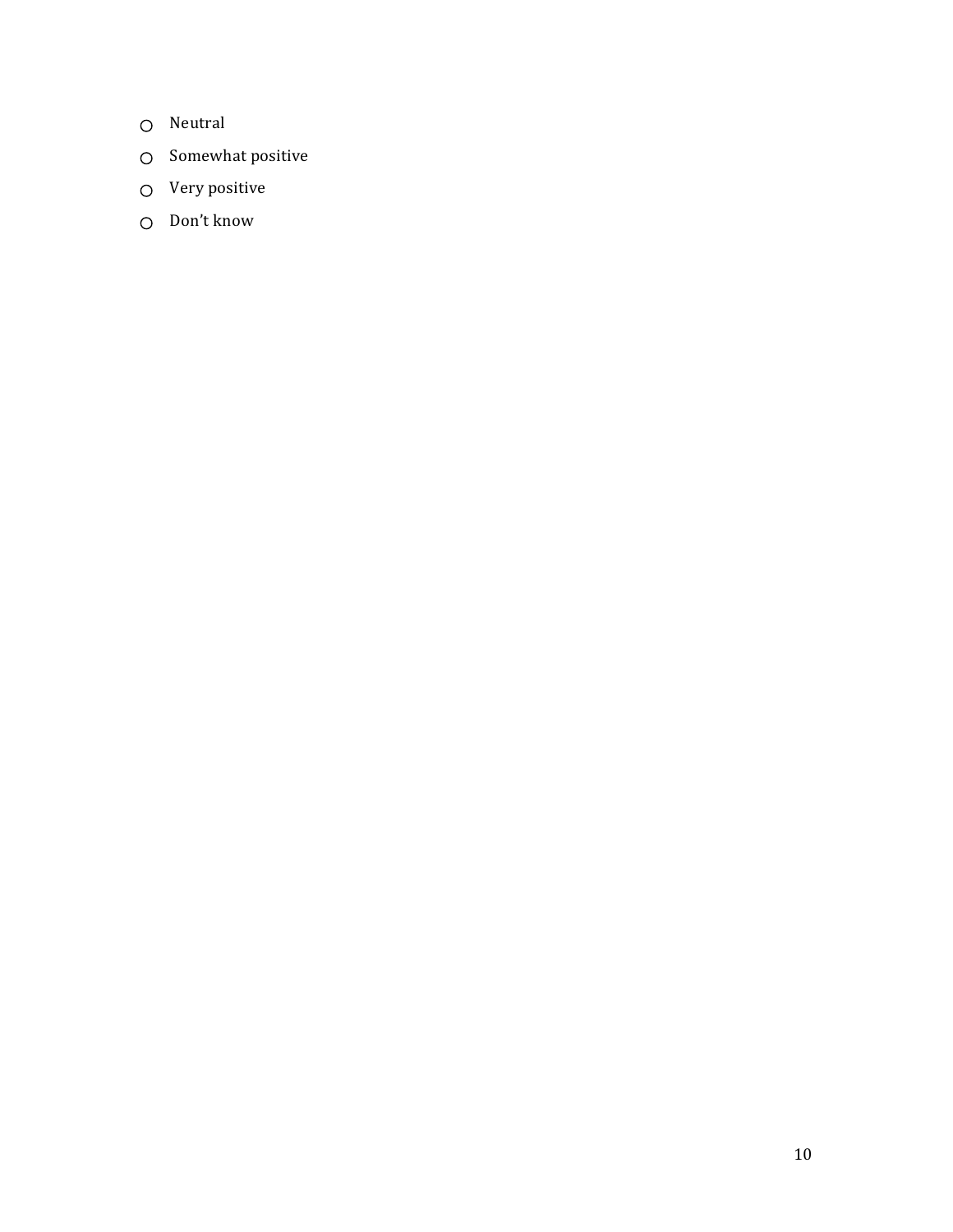# Use of Costing/Economic\* Models in Adopting Third Party Cloud Services **for Records Storage in Your Organisation**

\* Any model or calculation for determining the cost of cloud storage; this includes models underpinned by economic, financial or management accounting theories as well as those considering a wider range of costs, e.g. social and environmental costs

### For your organisation, how important is cost in deciding whether or not to adopt an external third party cloud service(s) for storing some/all of its **records?**

- $\bigcirc$  Not at all important
- $\bigcirc$  Slightly important
- $\circ$  Very important
- $\cap$  Essential
- $\cap$  Critical
- $\bigcap$  Don't know

Does your organisation use any costing/economic model in deciding whether or not to adopt an external third party cloud service(s) for storing some/all of its **records?**

- ∩ Yes
- $\cap$  No
- $O$  Don't know

**Which of the following models has your organisation used in deciding whether** or not to adopt an external third party cloud service(s) for storing some/all of **its records? Choose all that apply** 

- $\Box$  Discounted Cash Flow
- $\Box$  Net Present Value
- $\Box$  Differential Net Present Value
- $\Box$  Internal Rate of Return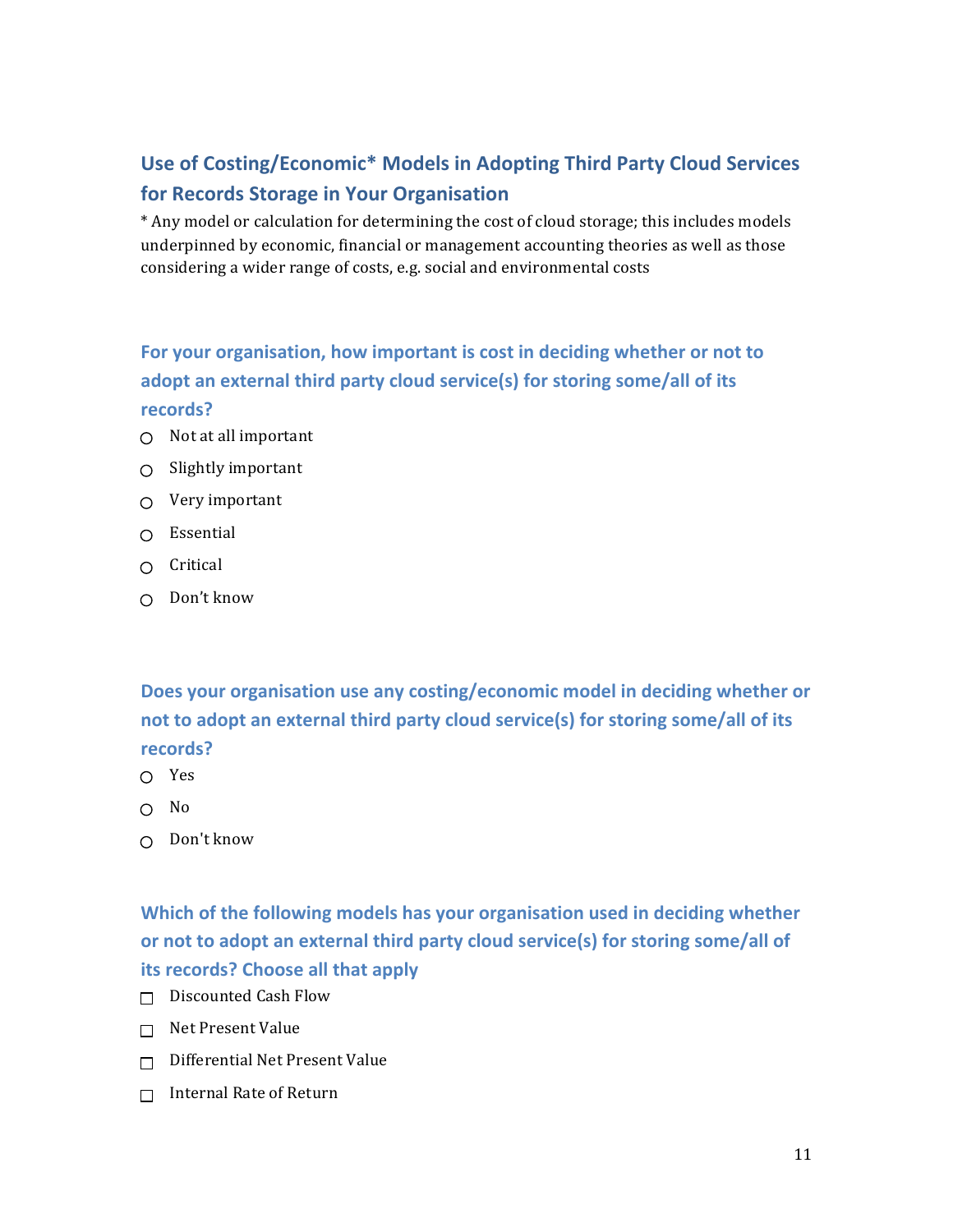- $\Box$  Monte Carlo models
- $\Box$  Kryder's Law
- $\Box$  Full Cost Accounting
- $\Box$  Total Cost of Ownership
- $\Box$  Acquisition interval (i.e. length of acquisition between purchase of additional storage)
- $\Box$  Relative cost of operations (i.e. comparison of costs that change between in-house and cloud, including service life of storage, redundancy copies, personnel and infrastructure)
- $\Box$  Non-financial factors (e.g. technology suitability, stakeholder impact, socio-political benefits, risks, responsibilities)
- Other, please specify... \_\_\_\_\_\_\_\_\_\_\_\_\_\_\_\_\_\_\_\_\_\_

How does your organisation use/has your organisation used costing/economic models in the context of using external third party cloud service(s) for storing some/all of its records? (Choose all that apply)

- $\Box$  To estimate costs as part of the adoption decision-making process
- $\Box$  To estimate costs as part of an adoption business case
- $\Box$  To use in supplier contract negotiations
- $\Box$  To use for service level agreements
- $\Box$  To monitor costs post-adoption (i.e. estimated vs. actual)
- $\Box$  Other, please specify...  $\_\_\_\_\_\_\_\_\_\_\_\_\_\_\_\_\_\_\_\_\_\_$
- $\Box$  Don't know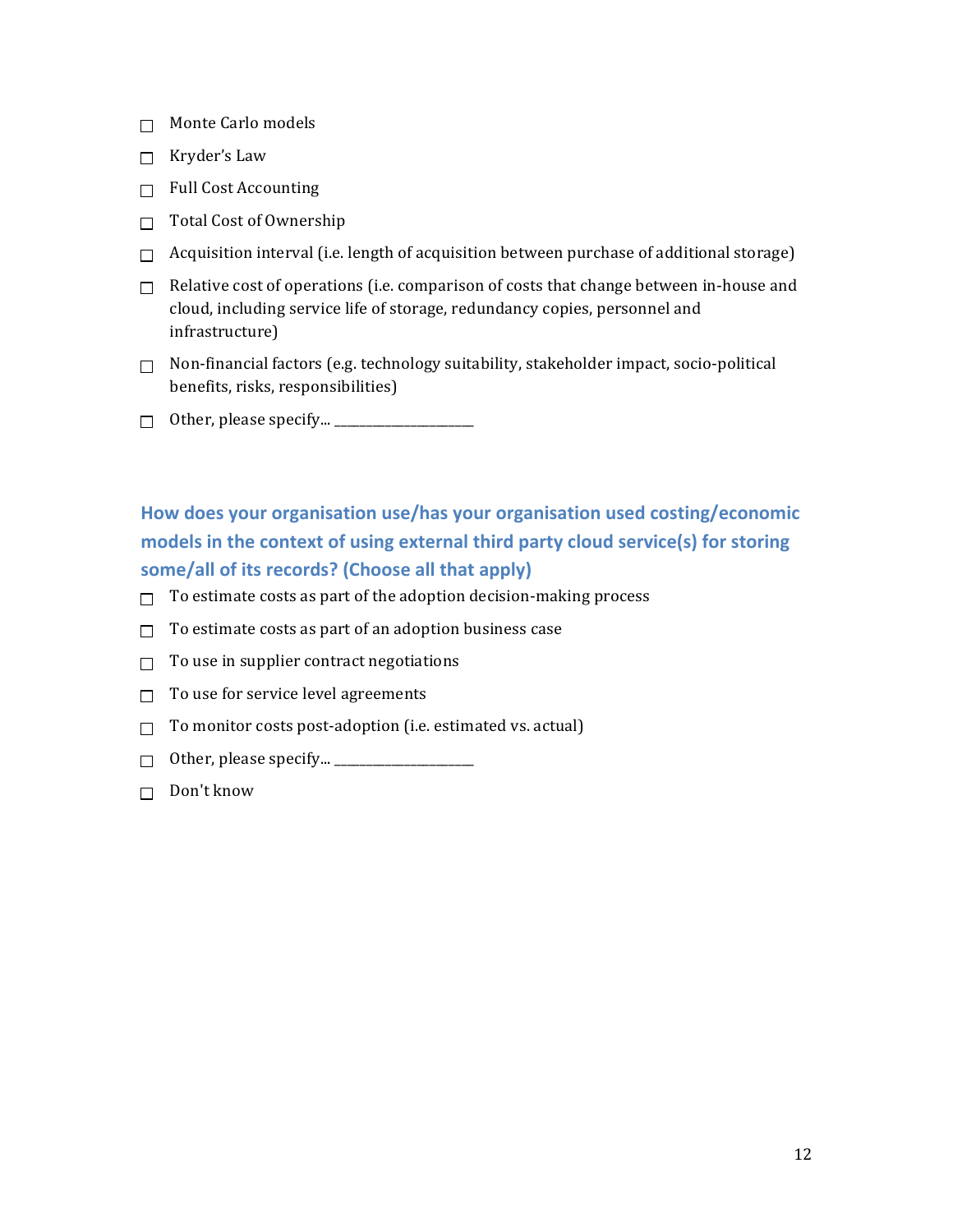### **Part 2: About You**

### **What is your area of responsibility in your organisation? (Choose only one)**

- Administration
- $O$  Audit
- $\cap$  IT
- $O$  Legal
- Records / Archives (services/practice/advice)
- $\circ$  Records / Archives (teaching and/or research)
- O Risk Management
- $O$  Finance
- $\bigcirc$  Other, please specify...  $\overline{\hspace{1cm}}$

#### How would you describe your level of responsibility in your organisation?

- $\bigcirc$  Professional level
- $\bigcirc$  Professional level with management responsibilities
- $\bigcirc$  Senior management
- Other, please specify... \_\_\_\_\_\_\_\_\_\_\_\_\_\_\_\_\_\_\_\_\_\_

#### **In which department/service do you work?**

- Legal/Regulatory
- $O$  Finance
- O Research
- Administration
- Facilities Management
- $\bigcirc$  Quality Assurance
- $O$  Audit
- $\bigcirc$  Communications / Public Relations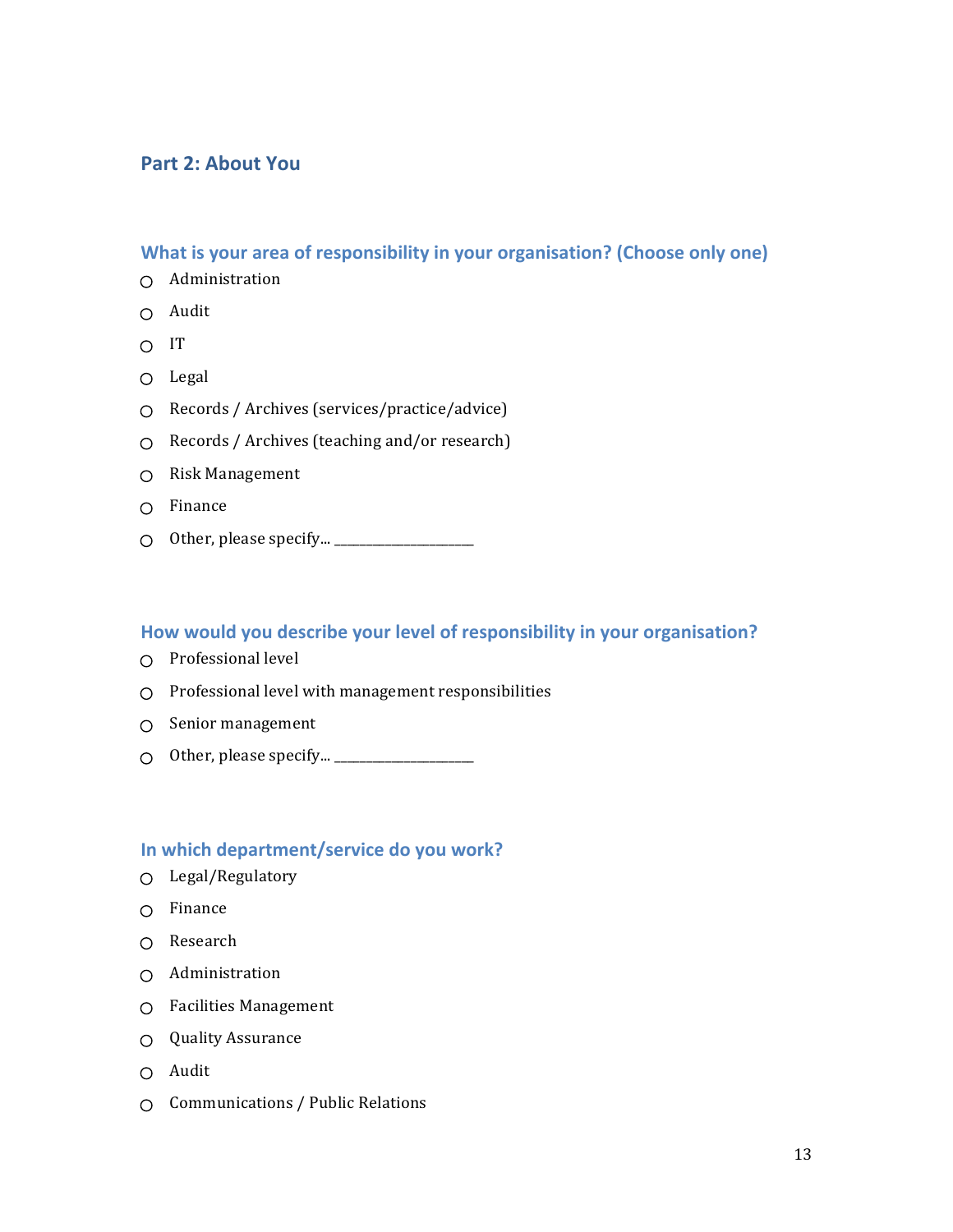- O IT
- Records / Archives (services/practice/advice)
- $\bigcirc$  Academic (i.e. teaching and/or research)
- O Risk Management
- $\circ$  Other, please specify...  $\_\_$

### **If your department/service is located within a larger organizational function, in which function is it located?**

- Legal/Regulatory
- Finance
- O Research
- Administration
- $O$  Facilities Management
- Quality Assurance
- $\bigcirc$  Academic (i.e. teaching and/or research)
- $\bigcirc$  Other, please specify...  $\overline{\hspace{2cm}}$
- $O$  Not applicable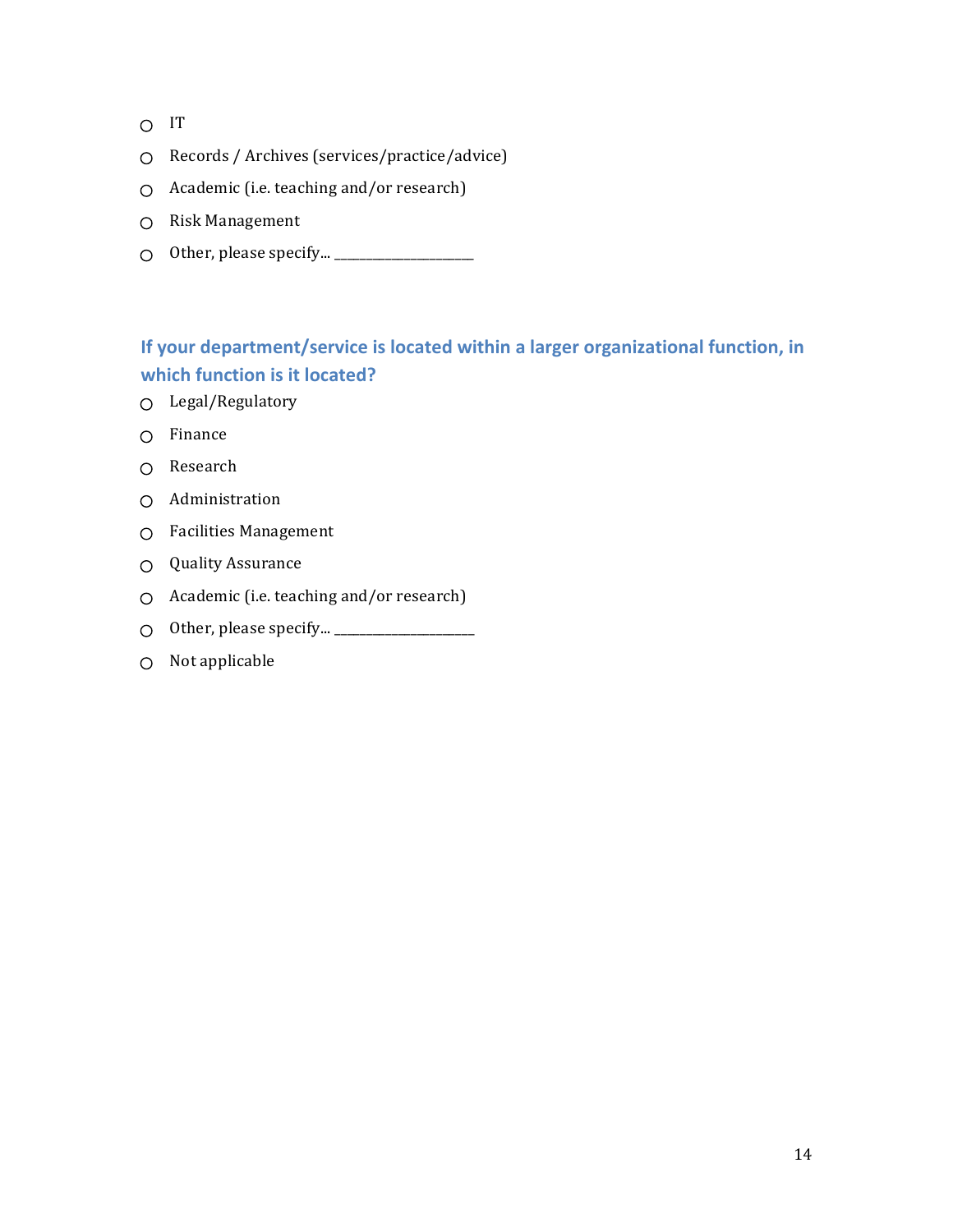# Use of Costing/Economic\* Models in Adopting Third Party Cloud Services **for Records Storage in Your Organisation**

\* Any model or calculation for determining the cost of cloud storage; this includes models underpinned by economic, financial or management accounting theories as well as those considering a wider range of costs, e.g. social and environmental costs

# How involved are you in decision-making about the adoption (or not) of third **party external cloud services for storing some/all of your organisation's records?**

- $\bigcirc$  Largely involved
- $\bigcirc$  Partly involved
- $\bigcirc$  Not involved

Do you use any costing/economic model in deciding whether or not to adopt an **external third party cloud service(s) for storing some/all of your organisation's records?**

- Yes
- $\cap$  No

# Which of the following models have you used in deciding whether or not to adopt an external third party cloud service(s) for storing some/all of its **records?** (Choose all that apply)

- $\Box$  Discounted Cash Flow
- $\Box$  Net Present Value
- $\Box$  Differential Net Present Value
- $\Box$  Internal Rate of Return
- $\Box$  Monte Carlo models
- $\Box$  Kryder's Law
- $\Box$  Full Cost Accounting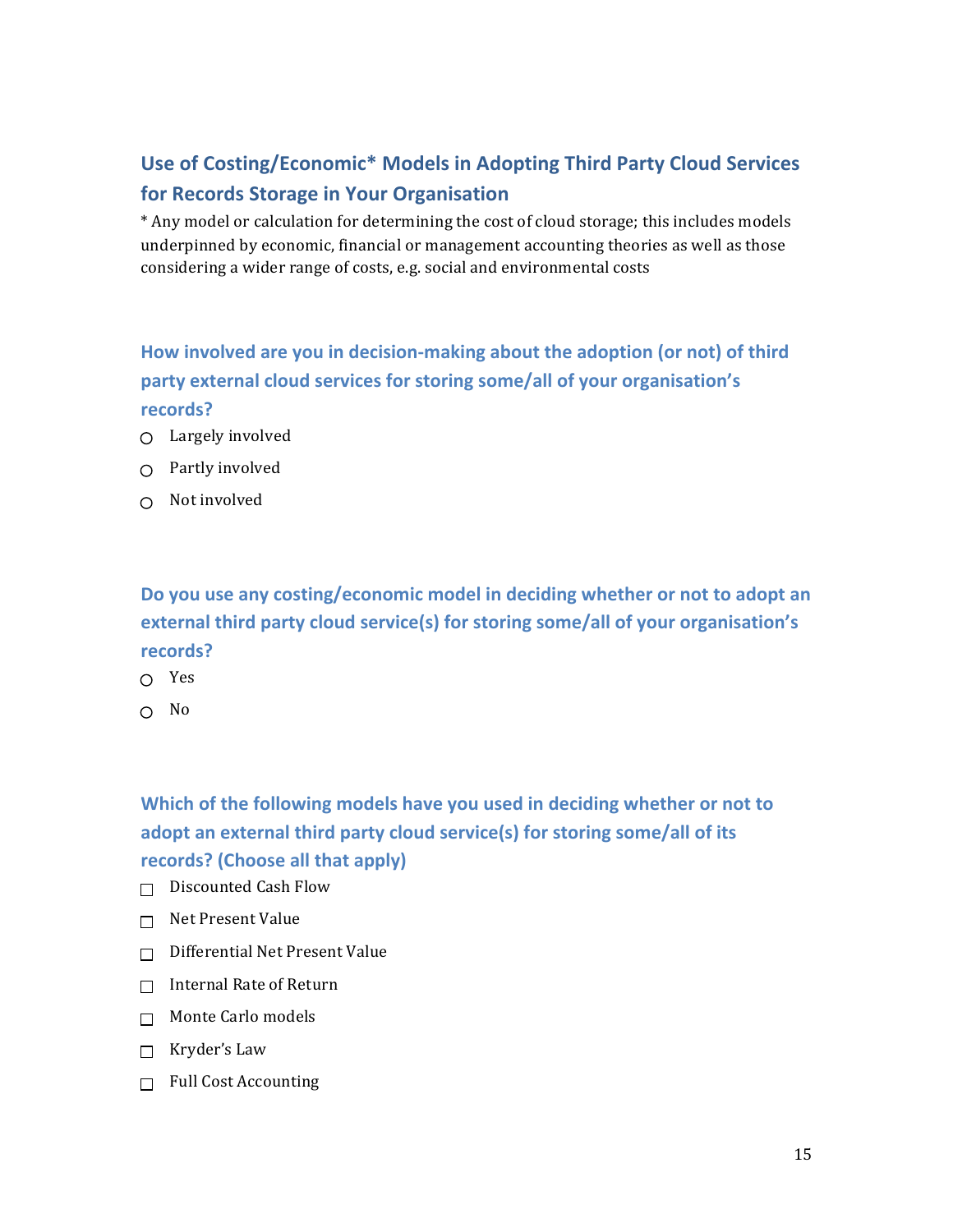- $\Box$  Total Cost of Ownership
- $\Box$  Acquisition interval (i.e. length of acquisition between purchase of additional storage)
- $\Box$  Relative cost of operations (i.e. comparison of costs that change between in-house and cloud, including service life of storage, redundancy copies, personnel and infrastructure)
- $\Box$  Non-financial factors (e.g. technology suitability, stakeholder impact, socio-political benefits, risks, responsibilities)
- $\Box$  Other, please specify...  $\Box$

How involved are/were you in post-adoption evaluation/monitoring of the cost of third party external cloud services for storing some/all of your organisation's **records?**

- $\bigcirc$  Largely involved
- $\bigcirc$  Partly involved
- $\cap$  Not involved

# How are you using/have you used costing/economic models in the context of using external third party cloud service(s) for storing some/all of your **organisation's records? (Choose all that apply)**

- $\Box$  To estimate costs as part of the adoption decision-making process
- $\Box$  To estimate costs as part of an adoption business case
- $\Box$  To use in supplier contract negotiations
- $\Box$  To use for service level agreements
- $\Box$  To monitor costs post-adoption (i.e. estimated vs. actual)
- Other, please specify... \_\_\_\_\_\_\_\_\_\_\_\_\_\_\_\_\_\_\_\_\_\_

# For you, how important are the following issues of trust in adopting (or not **adopting)** an external third party cloud service(s) for storing some/all of your **organisation's records?**

Concerns about the service provider's offer of an economically viable service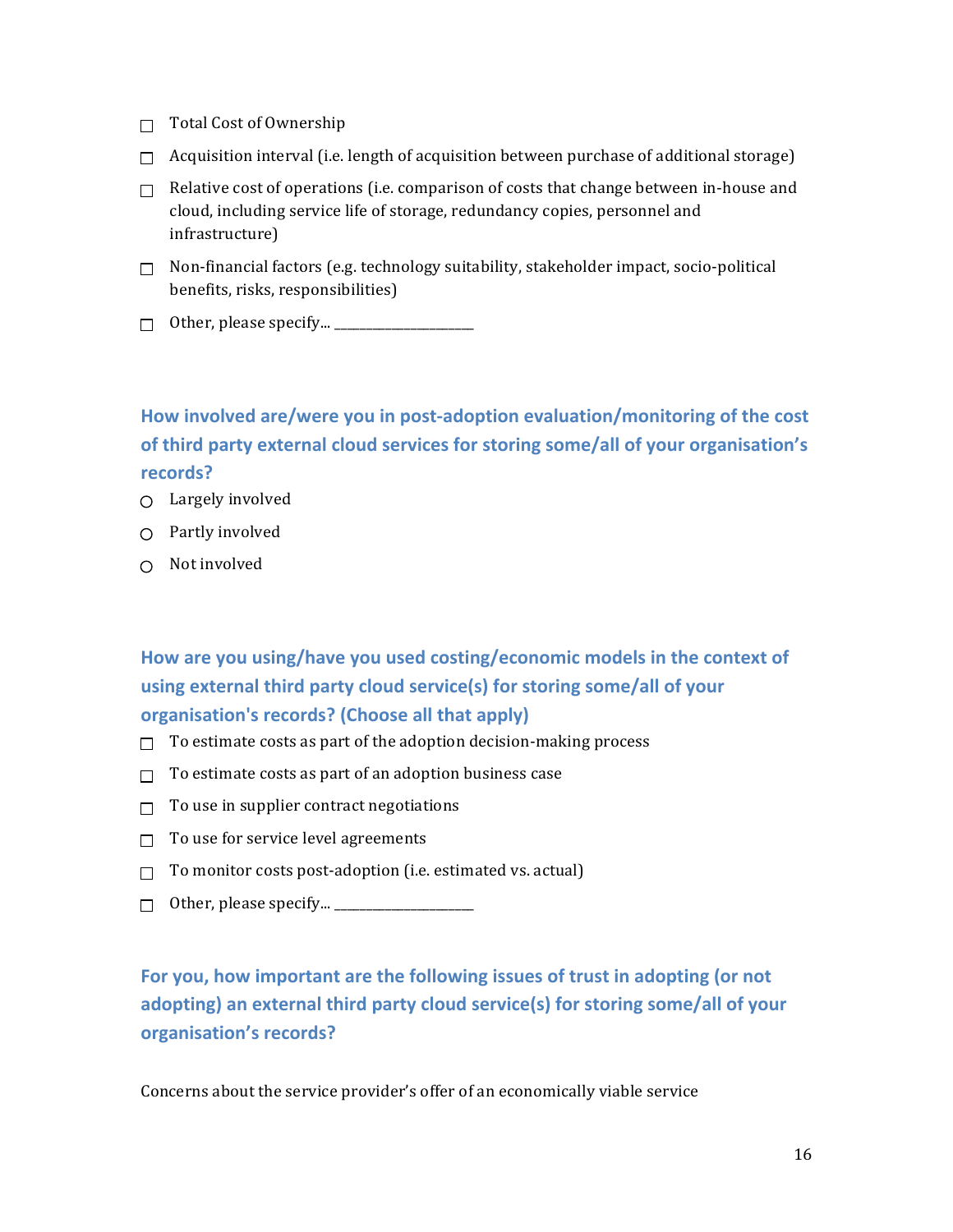Concerns about the service provider continuing to deliver an economically viable service

Concerns about the service provider continuing to deliver a sustainable storage service

Vendor lock-in

Unfavourable contractual terms offered by cloud service providers

Negligible or insufficient financial savings

Negligible or insufficient savings in human resources and time

Lack of trust in cloud computing models (e.g. public, private, community, and hybrid models)

Lack of trust in cloud service providers

Concerns about the internal/organisational decision-making process

Answer choices for each of the above:

- $\bigcirc$  Not (at all) important
- $\bigcirc$  Slightly important
- $\bigcirc$  Moderately important
- $\bigcirc$  Very important
- $\bigcirc$  Extremely important
- $\cap$  Don't know

Have you considered other issues of trust not included in the above list?

**What factors contribute to your trust in the decision-making process for** adopting (or not adopting) an external third party cloud service(s) for storing some/all of your organisation's records? (Choose all that apply)

- $\Box$  Service provider/vendor reputation
- $\Box$  Robust internal processes
- $\Box$  Clear problem definition and/or goal
- $\Box$  Involvement of relevant stakeholders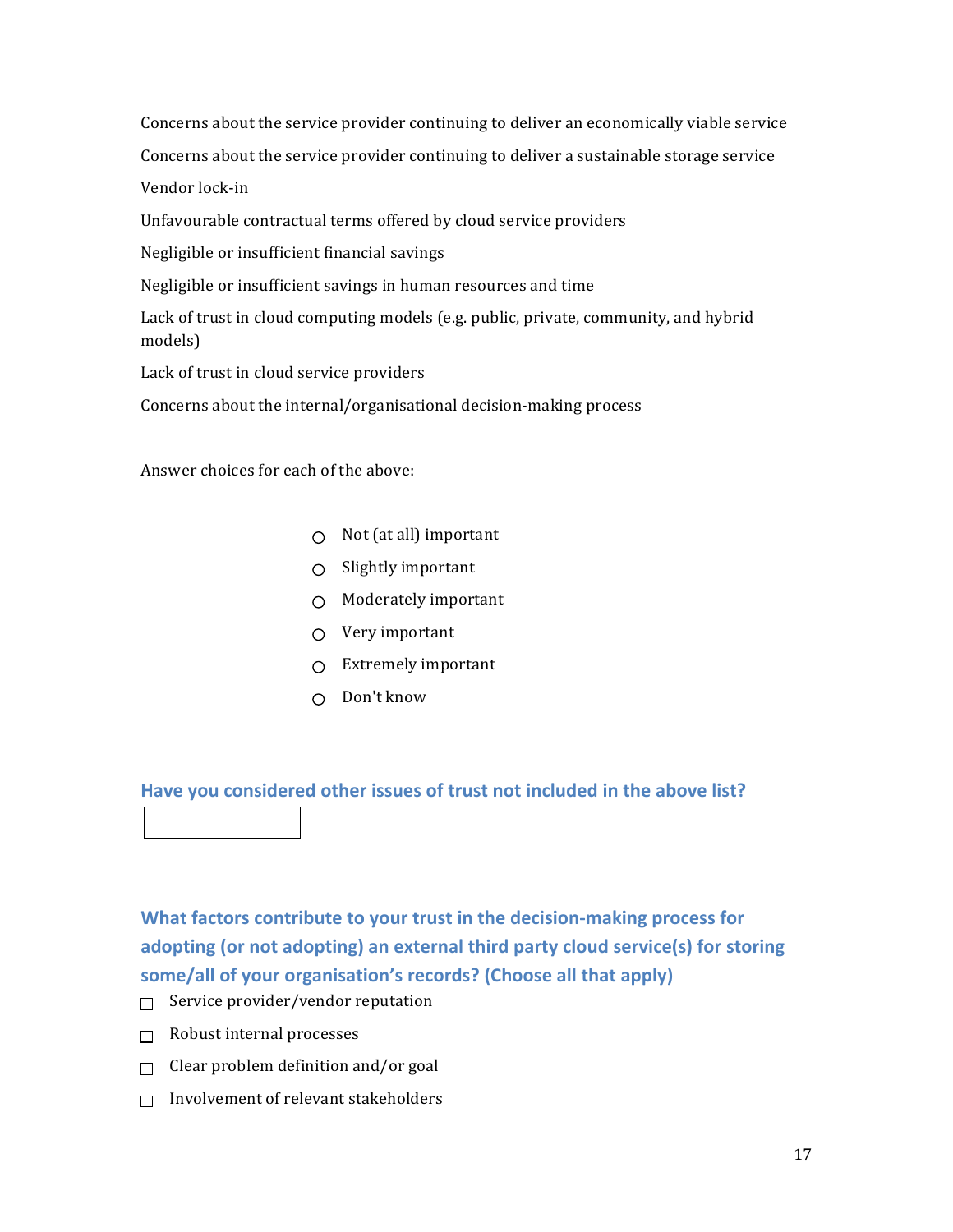- $\Box$  Thorough investigation of situation
- $\Box$  Analysis of alternatives
- $\Box$  Taking account of regulatory/legislative requirements
- $\hfill\Box$ <br> Risk management
- Other, please specify... \_\_\_\_\_\_\_\_\_\_\_\_\_\_\_\_\_\_\_\_\_\_
- $\Box$  No factors of trust contribute to the decision making process